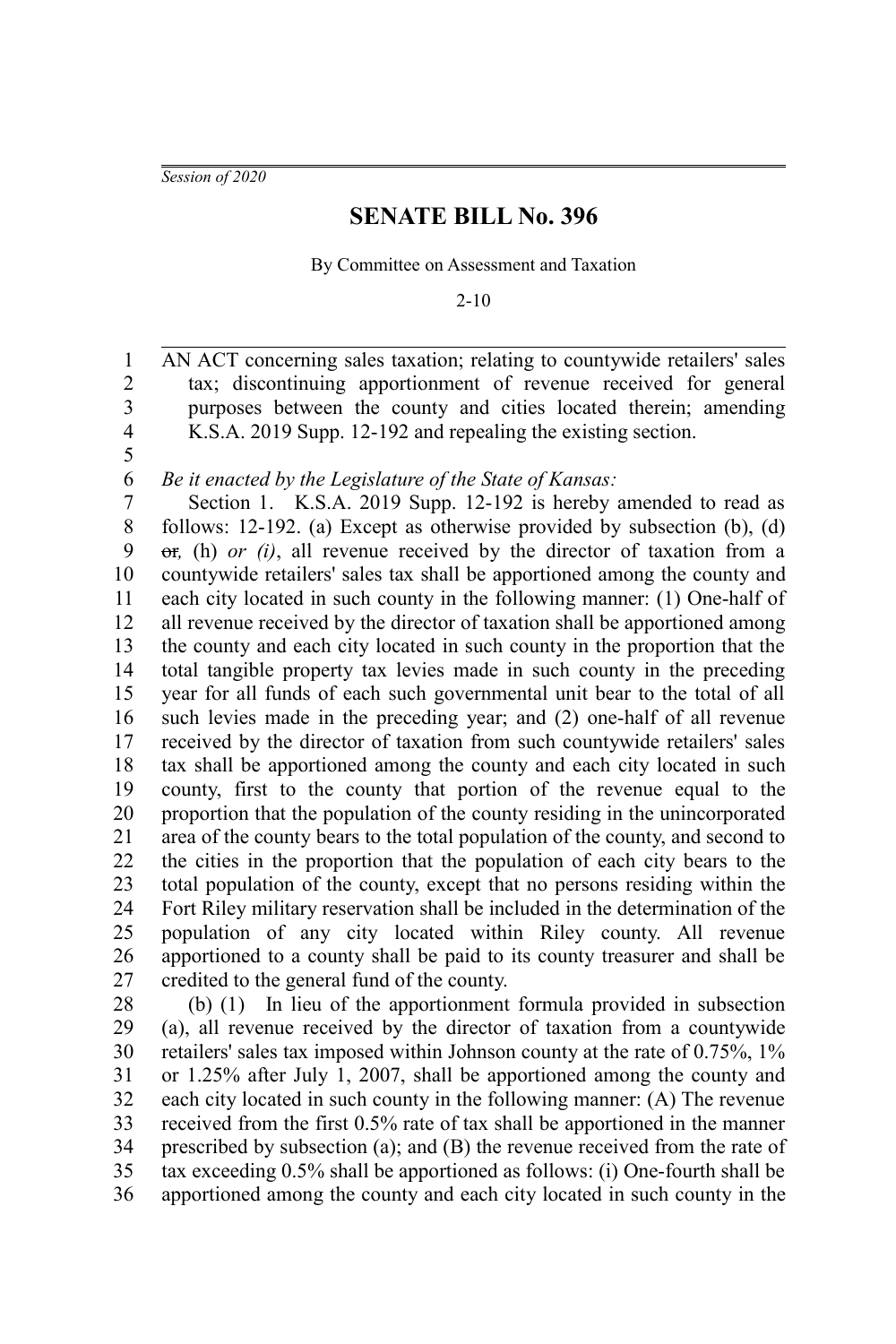proportion that the total tangible property tax levies made in such county in the preceding year for all funds of each such governmental unit bear to the total of all such levies made in the preceding year; (ii) one-fourth shall be apportioned among the county and each city located in such county, first to the county that portion of the revenue equal to the proportion that the population of the county residing in the unincorporated area of the county bears to the total population of the county, and second to the cities in the proportion that the population of each city bears to the total population of the county; and (iii) one-half shall be retained by the county for its sole use and benefit. 1 2 3 4 5 6 7 8 9 10

(2) In lieu of the apportionment formula provided in subsection (a), all money received by the director of taxation from a countywide sales tax imposed within Montgomery county pursuant to the election held on November 8, 1994, shall be remitted to and shall be retained by the county and expended only for the purpose for which the revenue received from the tax was pledged. All revenue apportioned and paid from the imposition of such tax to the treasurer of any city prior to the effective date of this act shall be remitted to the county treasurer and expended only for the purpose for which the revenue received from the tax was pledged. 11 12 13 14 15 16 17 18 19

(3) In lieu of the apportionment formula provided in subsection (a), on and after the effective date of this act, all moneys received by the director of taxation from a countywide retailers' sales tax imposed within Phillips county pursuant to the election held on September 20, 2005, shall be remitted to and shall be retained by the county and expended only for the purpose for which the revenue received from the tax was pledged. 20 21 22 23 24 25

(c) (1) Except as otherwise provided by paragraph (2) of this subsection, for purposes of subsections (a) and (b), the term "total tangible property tax levies" means the aggregate dollar amount of tax revenue derived from ad valorem tax levies applicable to all tangible property located within each such city or county. The ad valorem property tax levy of any county or city district entity or subdivision shall be included within this term if the levy of any such district entity or subdivision is applicable to all tangible property located within each such city or county. 26 27 28 29 30 31 32 33

(2) For the purposes of subsections (a) and (b), any ad valorem property tax levied on property located in a city in Johnson county for the purpose of providing fire protection service in such city shall be included within the term "total tangible property tax levies" for such city regardless of its applicability to all tangible property located within each such city. If the tax is levied by a district which extends across city boundaries, for purposes of this computation, the amount of such levy shall be apportioned among each city in which such district extends in the proportion that such tax levied within each city bears to the total tax levied by the district. 34 35 36 37 38 39 40 41 42

(d) (1) All revenue received from a countywide retailers' sales tax 43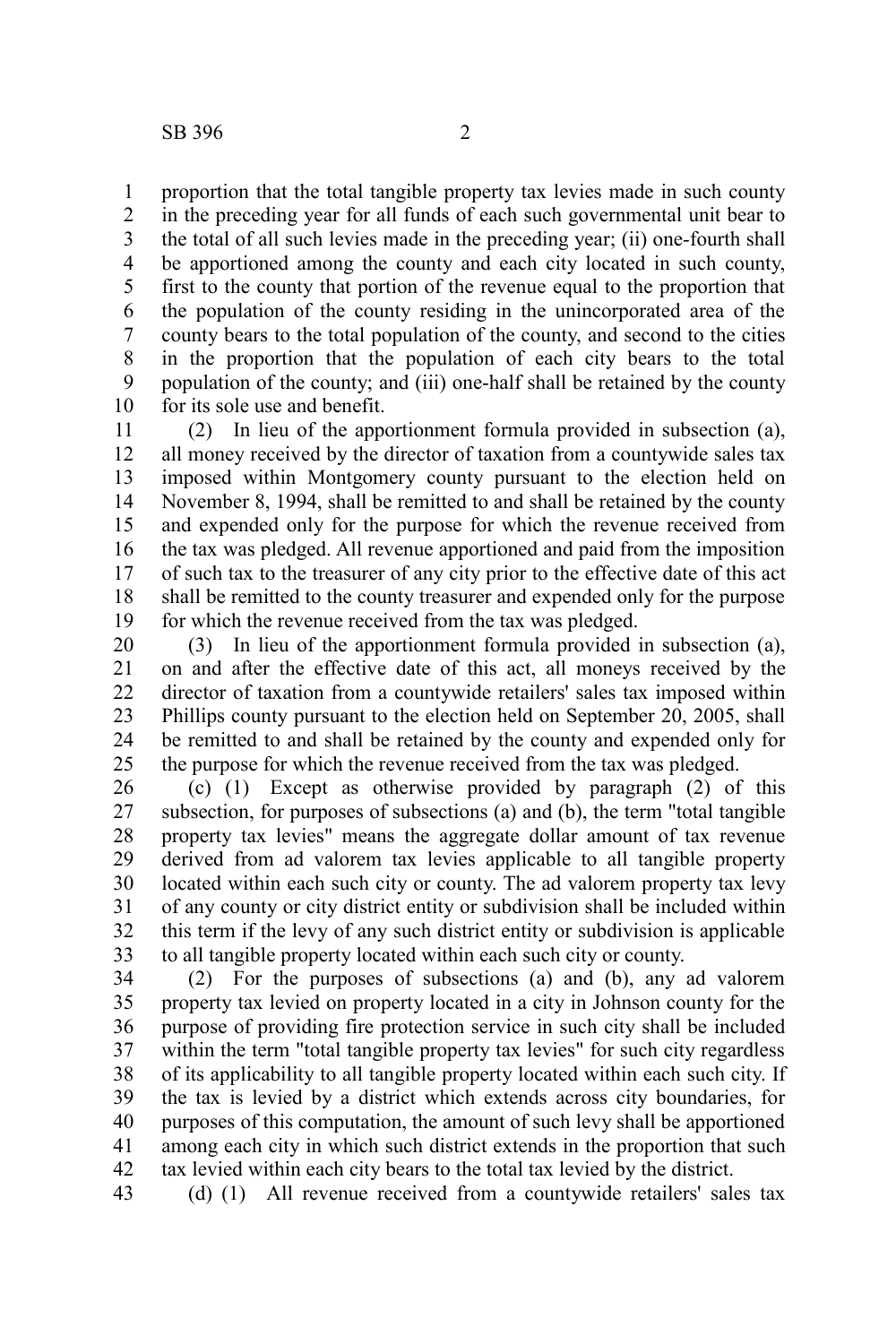imposed pursuant to K.S.A. 12-187(b)(2), (3)(C), (3)(F), (3)(G), (6), (7), (8), (9), (12), (14), (15), (16), (17), (18), (19), (20), (22), (23), (25), (27),  $(28)$ ,  $(29)$ ,  $(30)$ ,  $(31)$  and  $(32)$ , and amendments thereto, shall be remitted to and shall be retained by the county and expended only for the purpose for which the revenue received from the tax was pledged. 1 2 3 4 5

(2) Except as otherwise provided in K.S.A. 12-187(b)(5), and amendments thereto, all revenues received from a countywide retailers' sales tax imposed pursuant to K.S.A. 12-187(b)(5), and amendments thereto, shall be remitted to and shall be retained by the county and expended only for the purpose for which the revenue received from the tax was pledged. 6 7 8 9 10 11

(3) All revenue received from a countywide retailers' sales tax imposed pursuant to K.S.A. 12-187(b)(26), and amendments thereto, shall be remitted to and shall be retained by the county and expended only for the purpose for which the revenue received from the tax was pledged unless the question of imposing a countywide retailers' sales tax authorized by K.S.A. 12-187(b)(26), and amendments thereto, includes the apportionment of revenue prescribed in subsection (a). 12 13 14 15 16 17 18

(e) All revenue apportioned to the several cities of the county shall be paid to the respective treasurers thereof and deposited in the general fund of the city. Whenever the territory of any city is located in two or more counties and any one or more of such counties do not levy a countywide retailers' sales tax, or whenever such counties do not levy countywide retailers' sales taxes at a uniform rate, the revenue received by such city from the proceeds of the countywide retailers' sales tax, as an alternative to depositing the same in the general fund, may be used for the purpose of reducing the tax levies of such city upon the taxable tangible property located within the county levying such countywide retailers' sales tax. 19 20 21 22 23 24 25 26 27 28

(f) Prior to March 1 of each year, the secretary of revenue shall advise each county treasurer of the revenue collected in such county from the state retailers' sales tax for the preceding calendar year. 29 30 31

(g) Prior to December 31 of each year, the clerk of every county imposing a countywide retailers' sales tax shall provide such information deemed necessary by the secretary of revenue to apportion and remit revenue to the counties and cities pursuant to this section. 32 33 34 35

(h) The provisions of subsections (a) and (b) for the apportionment of countywide retailers' sales tax shall not apply to any revenues received pursuant to a county or countywide retailers' sales tax levied or collected under K.S.A. 74-8929, and amendments thereto. All such revenue collected under K.S.A. 74-8929, and amendments thereto, shall be deposited into the redevelopment bond fund established by K.S.A. 74- 8927, and amendments thereto, for the period of time set forth in K.S.A. 74-8927, and amendments thereto. 36 37 38 39 40 41 42 43